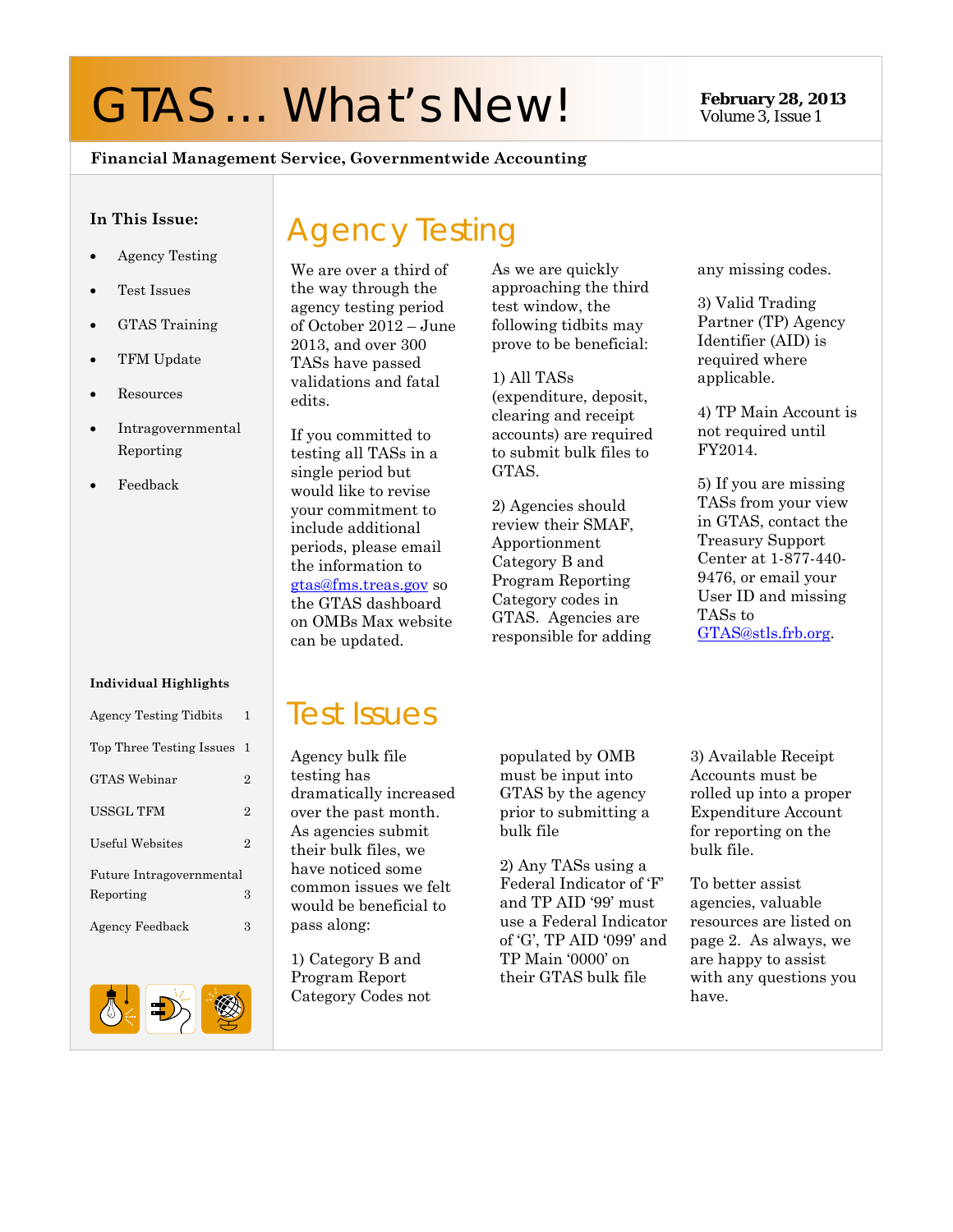

| For timely notification |
|-------------------------|
| of issues that could    |
| <i>impact agency</i>    |
| testing, view the       |
| 'Important System       |
| Messages and            |
| Updates' box on the     |
| GTAS Home Page.         |
|                         |
|                         |

## GTAS Training

Due to agency testing in FY2013, formal GTAS training classes will not be held. *Periodic Webinars will continue, the next of which will occur on March 19 and 20, 2013 at 10am.* Instructions for logging into the Webinar and

agenda items will be emailed the week prior. If there are items you would like to hear discussed, please email that information to gtas@fms.treas.gov.

If your agency would benefit from a visit with GTAS

representatives, we would be glad to accommodate your needs. Please send your interest to the email address below and we will work with you to schedule something.

gtas@fms.treas.gov.

## **TFM Update**

 Fiscal 2014 GTAS USSGL TFM Part 3 – Implementation Testing contains the latest GTAS requirements. Section IV: Account Attributes for USSGL Proprietary Account and Budgetary Account Reporting, and Section VII:

 There have been recent GTAS Edits and Validations being used during test period 2. updates to Section VII, such as Validation 29. This guidance is instrumental for ensuring your bulk file submission makes it to

a Pending Certification status. The TFM can be accessed using the following link: http://www.fms.treas.go v/ussgl/tfm\_releases/12- 03/2014/part3\_current. html

### Resources

Lots of useful tools and information are available on the web to assist agencies throughout the testing periods. Below are the links to this information:

**GTAS Contacts:** http://www.fms.treas.g ov/gtas/contacts.html

**Bulk File Test Periods and Format:**  http://www.fms.treas.g ov/gtas/index.html

**GTAS Enrollment Process:** http://www.fms.treas.g ov/gtas/forms.html

Please check the web

for the most up-to-date contact information when you need assistance.

In addition to these resources, GTAS video tutorials are available on the Help tab within the system.